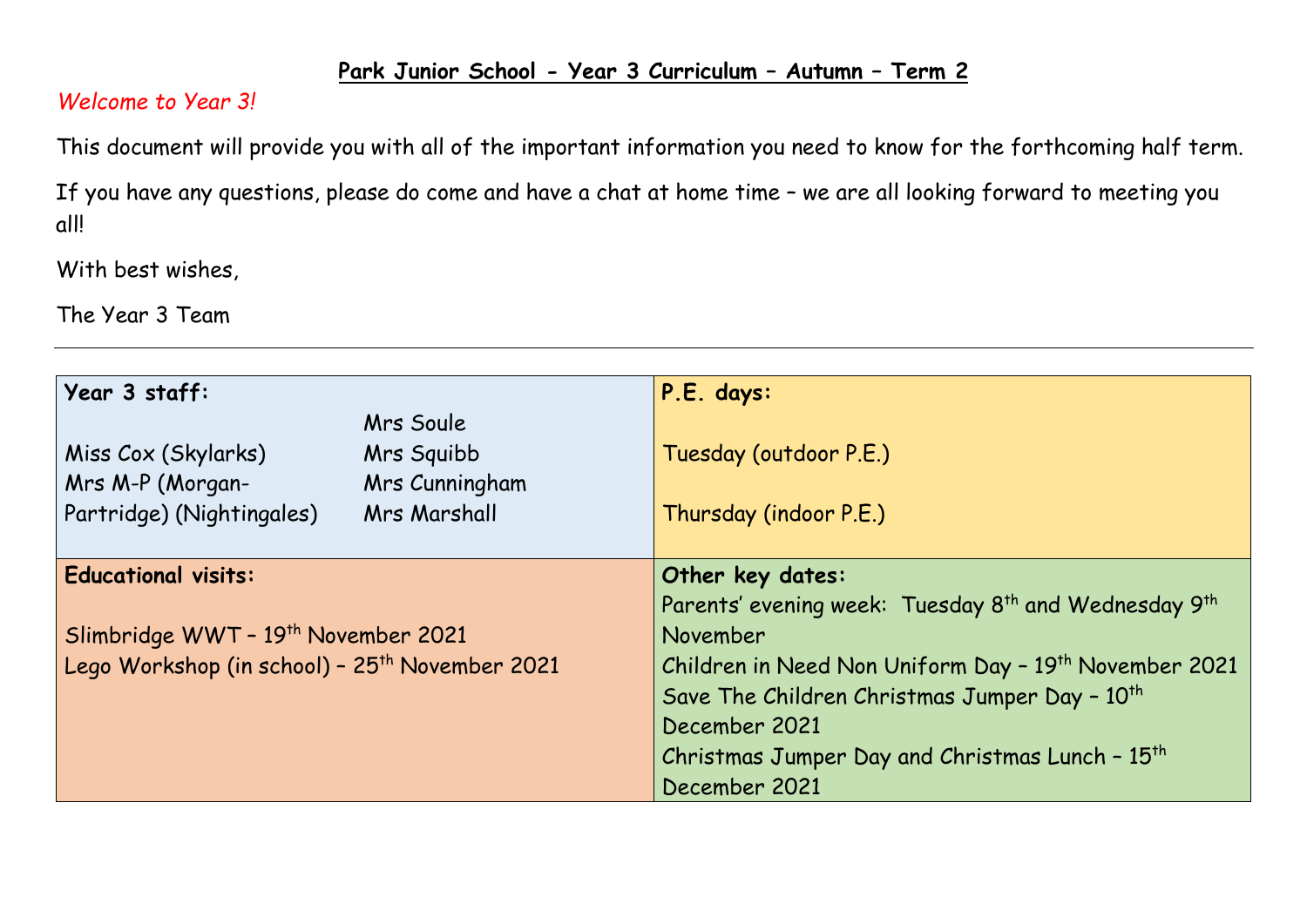| Knowing Me, Knowing You: Hanukkah                                                                                                                                                                                                                                                                                                                                                                                                                                                                                                                                                                                                                                                                                                |                                                                                                                                                                                                                                                                                                                                                                                                                                                                                                                                                                  |  |                                                                                                                                                                                                                                                                                                                                                                   |  |  |  |  |  |
|----------------------------------------------------------------------------------------------------------------------------------------------------------------------------------------------------------------------------------------------------------------------------------------------------------------------------------------------------------------------------------------------------------------------------------------------------------------------------------------------------------------------------------------------------------------------------------------------------------------------------------------------------------------------------------------------------------------------------------|------------------------------------------------------------------------------------------------------------------------------------------------------------------------------------------------------------------------------------------------------------------------------------------------------------------------------------------------------------------------------------------------------------------------------------------------------------------------------------------------------------------------------------------------------------------|--|-------------------------------------------------------------------------------------------------------------------------------------------------------------------------------------------------------------------------------------------------------------------------------------------------------------------------------------------------------------------|--|--|--|--|--|
| English                                                                                                                                                                                                                                                                                                                                                                                                                                                                                                                                                                                                                                                                                                                          | Maths                                                                                                                                                                                                                                                                                                                                                                                                                                                                                                                                                            |  | <b>Science</b>                                                                                                                                                                                                                                                                                                                                                    |  |  |  |  |  |
| After some incredible writing last term, we will<br>be fine-tuning and progressing our skills for<br>this term's writing: Story Writing and Non-<br>Chronological Reports. This will be based on our<br>focus subject this term: Religious Education.<br>Our knowledge of vocabulary and fiction will be<br>aided by our new class reader: The Light Jar by<br>Lisa Thompson. We hope that they enjoy<br>listening to it as much as The Wild Way Home!<br>We will continue to focus on joining handwriting<br>in all subjects.<br>We will be continuing to test the children on<br>their weekly spellings.<br>What can we do at home?<br>Practice letter formation and joining<br>handwriting at home with the weeks' spellings. | In maths this term, we will be continuing to<br>explore addition and subtraction with<br>increasingly larger numbers. We will be moving<br>from concrete and pictorial representations to<br>a formal written method. We will continue to<br>learn how to exchange in both the ones and<br>tens.<br>We will also be implementing a weekly times<br>tables test on Friday's for the children, to<br>develop their multiplication knowledge.<br>What can we do at home?<br>Encourage your children to continually practice<br>their number bonds and times tables. |  | As the focus for this term is Religious<br>Education (Hanukkah), this term we will be<br>exploring light. Specifically, we will be<br>discussing reflections, shadows and<br>understanding light and dark.<br>What can we do at home?<br>Perhaps you could notice how shadows change<br>at different points in the day - such as, when<br>walking to/from school. |  |  |  |  |  |